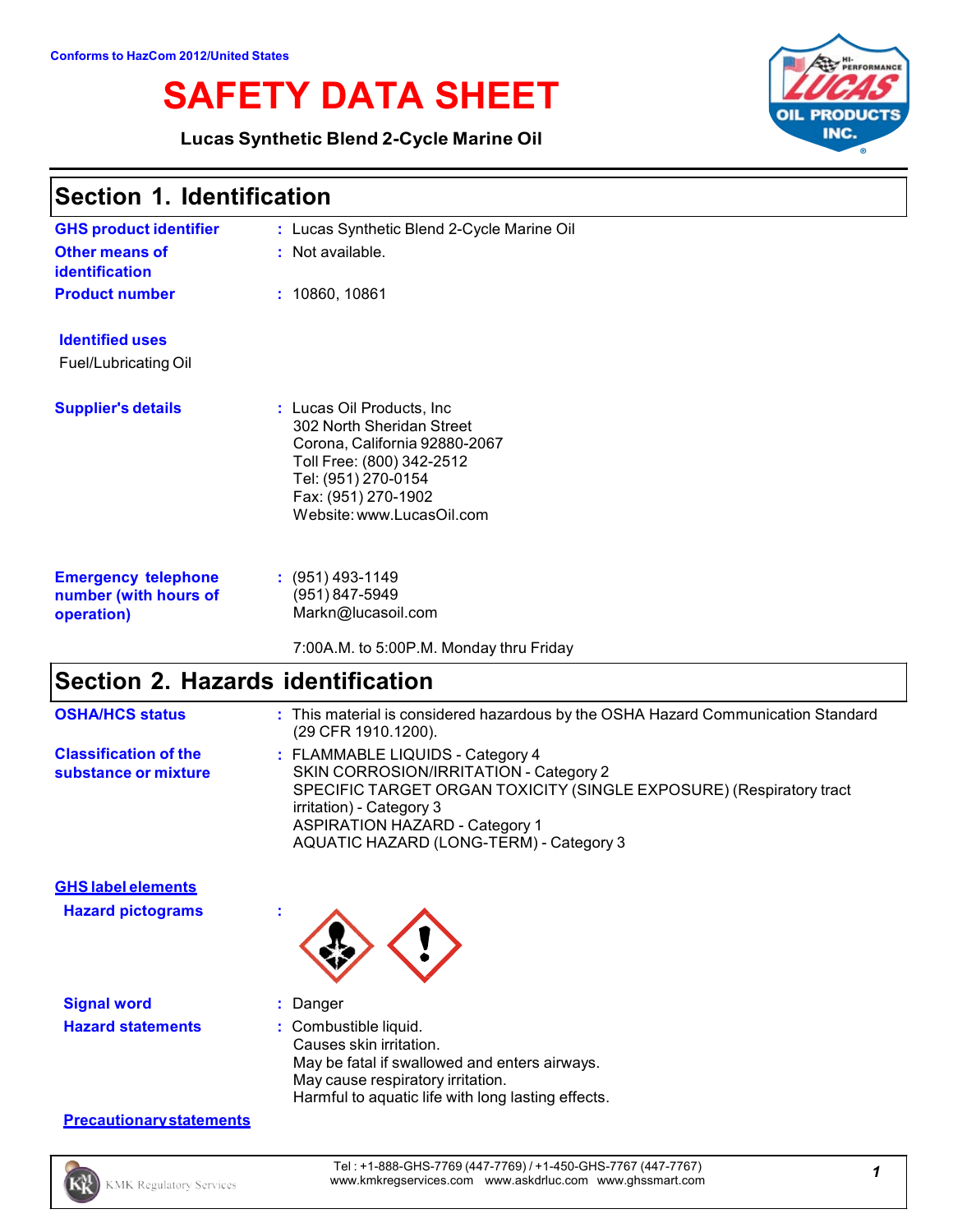### **Section 2. Hazards identification**

| <b>General</b>                             | : Read label before use. Keep out of reach of children. If medical advice is needed,<br>have product container or label at hand.                                                                                                                                                                                                                                                                                                     |
|--------------------------------------------|--------------------------------------------------------------------------------------------------------------------------------------------------------------------------------------------------------------------------------------------------------------------------------------------------------------------------------------------------------------------------------------------------------------------------------------|
| <b>Prevention</b>                          | : Wear protective gloves. Wear eye or face protection. Keep away from flames and hot<br>surfaces. - No smoking. Use only outdoors or in a well-ventilated area. Avoid release<br>to the environment. Avoid breathing vapor. Wash hands thoroughly after handling.                                                                                                                                                                    |
| <b>Response</b>                            | : IF INHALED: Remove victim to fresh air and keep at rest in a position comfortable for<br>breathing. Call a POISON CENTER or physician if you feel unwell. IF SWALLOWED:<br>Immediately call a POISON CENTER or physician. Do NOT induce vomiting. IF ON<br>SKIN: Wash with plenty of soap and water. Take off contaminated clothing. Wash<br>contaminated clothing before reuse. If skin irritation occurs: Get medical attention. |
| <b>Storage</b>                             | : Store locked up. Store in a well-ventilated place. Keep cool.                                                                                                                                                                                                                                                                                                                                                                      |
| <b>Disposal</b>                            | : Dispose of contents and container in accordance with all local, regional, national and<br>international regulations.                                                                                                                                                                                                                                                                                                               |
| <b>Hazards not otherwise</b><br>classified | : None known.                                                                                                                                                                                                                                                                                                                                                                                                                        |
|                                            |                                                                                                                                                                                                                                                                                                                                                                                                                                      |

### **Section 3. Composition/information on ingredients**

| Substance/mixture     | : Mixture          |
|-----------------------|--------------------|
| <b>Other means of</b> | $:$ Not available. |
| <b>identification</b> |                    |

| <b>CAS number</b>                             | : Not applicable. |               |                   |
|-----------------------------------------------|-------------------|---------------|-------------------|
| <b>Product code</b>                           | Not available.    |               |                   |
| <b>Ingredient name</b>                        |                   | $\frac{9}{6}$ | <b>CAS number</b> |
| Solvent naphtha (petroleum), medium aliphatic |                   | $10 - 30$     | 64742-88-7        |

Any concentration shown as a range is to protect confidentiality or is due to batch variation.

**There are no additional ingredients present which, within the current knowledge of the supplier and in the concentrations applicable, are classified as hazardous to health or the environment and hence require reporting in this section.**

**Occupational exposure limits, if available, are listed in Section 8.**

### **Section 4. First aid measures**

#### **Description of necessary first aid measures**

| <b>Eye contact</b>  | : Immediately flush eyes with plenty of water, occasionally lifting the upper and lower<br>eyelids. Check for and remove any contact lenses. Continue to rinse for at least 20<br>minutes. Get medical attention.                                                                                                                                                                                                                                                                                                                                                                                                                                                                                                                    |
|---------------------|--------------------------------------------------------------------------------------------------------------------------------------------------------------------------------------------------------------------------------------------------------------------------------------------------------------------------------------------------------------------------------------------------------------------------------------------------------------------------------------------------------------------------------------------------------------------------------------------------------------------------------------------------------------------------------------------------------------------------------------|
| <b>Inhalation</b>   | : Remove victim to fresh air and keep at rest in a position comfortable for breathing. If it<br>is suspected that fumes are still present, the rescuer should wear an appropriate mask<br>or self-contained breathing apparatus. If not breathing, if breathing is irregular or if<br>respiratory arrest occurs, provide artificial respiration or oxygen by trained personnel. It<br>may be dangerous to the person providing aid to give mouth-to-mouth resuscitation.<br>Get medical attention. If necessary, call a poison center or physician. If unconscious,<br>place in recovery position and get medical attention immediately. Maintain an open<br>airway. Loosen tight clothing such as a collar, tie, belt or waistband. |
| <b>Skin contact</b> | : Flush contaminated skin with plenty of water. Continue to rinse for at least 20 minutes.<br>Get medical attention. Wash clothing before reuse. Clean shoes thoroughly before<br>reuse.                                                                                                                                                                                                                                                                                                                                                                                                                                                                                                                                             |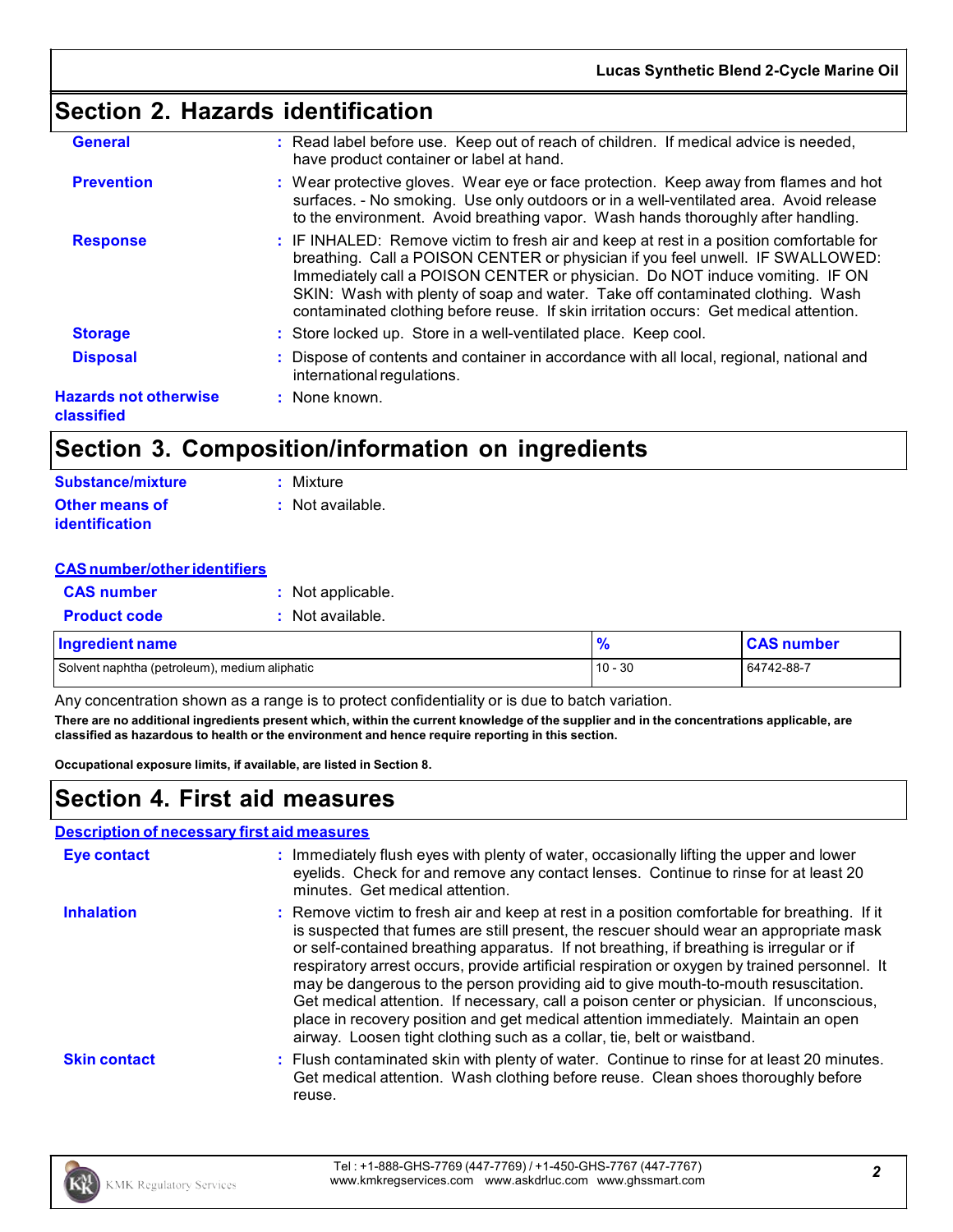### **Section 4. First aid measures**

**Ingestion** : Get medical attention immediately. Call a poison center or physician. Wash out mouth with water. Remove dentures if any. Remove victim to fresh air and keep at rest in a position comfortable for breathing. If material has been swallowed and the exposed person is conscious, give small quantities of water to drink. Stop if the exposed person feels sick as vomiting may be dangerous. Aspiration hazard if swallowed. Can enter lungs and cause damage. Do not induce vomiting. If vomiting occurs, the head should be kept low so that vomit does not enter the lungs. Never give anything by mouth to an unconscious person. If unconscious, place in recovery position and get medical attention immediately. Maintain an open airway. Loosen tight clothing such as a collar, tie, belt or waistband.

| Most important symptoms/effects, acute and delayed |                                                                                                                                                                                                                                                                                                                         |
|----------------------------------------------------|-------------------------------------------------------------------------------------------------------------------------------------------------------------------------------------------------------------------------------------------------------------------------------------------------------------------------|
| <b>Potential acute health effects</b>              |                                                                                                                                                                                                                                                                                                                         |
| <b>Eye contact</b>                                 | : Causes serious eye irritation.                                                                                                                                                                                                                                                                                        |
| <b>Inhalation</b>                                  | : May cause respiratory irritation.                                                                                                                                                                                                                                                                                     |
| <b>Skin contact</b>                                | : Causes skin irritation.                                                                                                                                                                                                                                                                                               |
| <b>Ingestion</b>                                   | : May be fatal if swallowed and enters airways. Irritating to mouth, throat and stomach.                                                                                                                                                                                                                                |
| <b>Over-exposure signs/symptoms</b>                |                                                                                                                                                                                                                                                                                                                         |
| <b>Eye contact</b>                                 | : Adverse symptoms may include the following:<br>pain or irritation<br>watering<br>redness                                                                                                                                                                                                                              |
| <b>Inhalation</b>                                  | : Adverse symptoms may include the following:<br>respiratory tract irritation<br>coughing                                                                                                                                                                                                                               |
| <b>Skin contact</b>                                | : Adverse symptoms may include the following:<br>irritation<br>redness                                                                                                                                                                                                                                                  |
| <b>Ingestion</b>                                   | : Adverse symptoms may include the following:<br>nausea or vomiting                                                                                                                                                                                                                                                     |
|                                                    | Indication of immediate medical attention and special treatment needed, if necessary                                                                                                                                                                                                                                    |
| <b>Notes to physician</b>                          | : Treat symptomatically. Contact poison treatment specialist immediately if large<br>quantities have been ingested or inhaled.                                                                                                                                                                                          |
| <b>Specific treatments</b>                         | : No specific treatment.                                                                                                                                                                                                                                                                                                |
| <b>Protection of first-aiders</b>                  | : No action shall be taken involving any personal risk or without suitable training. If it is<br>suspected that fumes are still present, the rescuer should wear an appropriate mask or<br>self-contained breathing apparatus. It may be dangerous to the person providing aid to<br>give mouth-to-mouth resuscitation. |

**See toxicological information (Section 11)**

### **Section 5. Fire-fighting measures**

| <u>Extinguishing media</u>             |                                                           |
|----------------------------------------|-----------------------------------------------------------|
| <b>Suitable extinguishing</b><br>media | : Use dry chemical, $CO2$ , water spray (fog) or foam.    |
| Unsuitable extinguishing<br>media      | : Do not use water jet or water-based fire extinguishers. |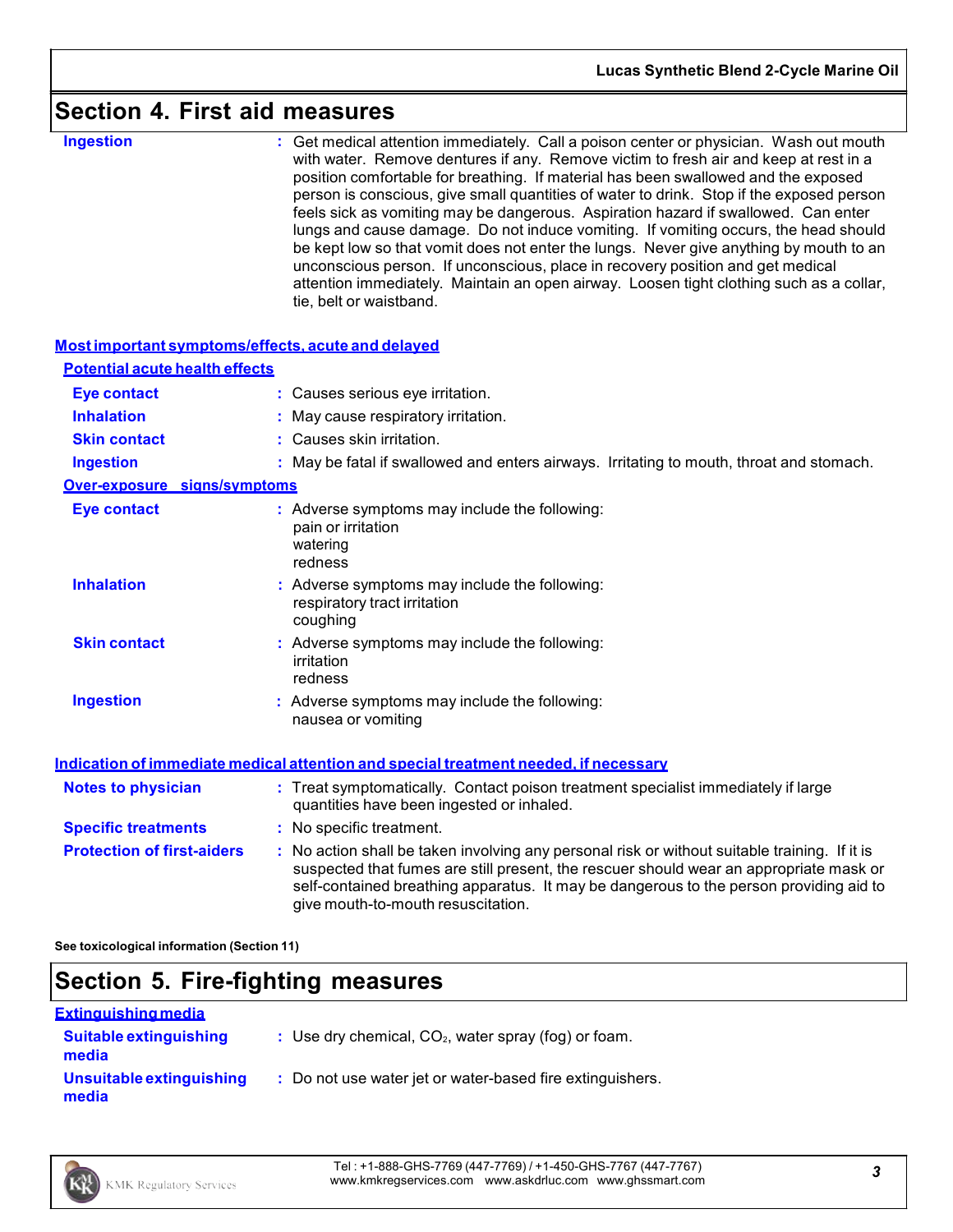### **Section 5. Fire-fighting measures**

| <b>Specific hazards arising</b><br>from the chemical | : Combustible liquid. In a fire or if heated, a pressure increase will occur and the<br>container may burst, with the risk of a subsequent explosion. Runoff to sewer may<br>create fire or explosion hazard. This material is harmful to aquatic life with long lasting<br>effects. Fire water contaminated with this material must be contained and prevented<br>from being discharged to any waterway, sewer or drain. |
|------------------------------------------------------|---------------------------------------------------------------------------------------------------------------------------------------------------------------------------------------------------------------------------------------------------------------------------------------------------------------------------------------------------------------------------------------------------------------------------|
| <b>Hazardous thermal</b><br>decomposition products   | : No specific data.                                                                                                                                                                                                                                                                                                                                                                                                       |
| <b>Special protective actions</b>                    | : Move containers from fire area if this can be done without risk. Use water spray to keep                                                                                                                                                                                                                                                                                                                                |
| for fire-fighters                                    | fire-exposed containers cool.                                                                                                                                                                                                                                                                                                                                                                                             |
| <b>Special protective</b>                            | : Fire-fighters should wear appropriate protective equipment and self-contained breathing                                                                                                                                                                                                                                                                                                                                 |
| equipment for fire-fighters                          | apparatus (SCBA) with a full face-piece operated in positive pressure mode.                                                                                                                                                                                                                                                                                                                                               |

### **Section 6. Accidental release measures**

#### **Personal precautions, protective equipment and emergency procedures**

| <b>For non-emergency</b><br>personnel                 | : No action shall be taken involving any personal risk or without suitable training.<br>Evacuate surrounding areas. Keep unnecessary and unprotected personnel from<br>entering. Do not touch or walk through spilled material. Shut off all ignition sources.<br>No flares, smoking or flames in hazard area. Avoid breathing vapor or mist. Provide<br>adequate ventilation. Wear appropriate respirator when ventilation is inadequate. Put<br>on appropriate personal protective equipment.                                                                                                                                                                                                                    |
|-------------------------------------------------------|--------------------------------------------------------------------------------------------------------------------------------------------------------------------------------------------------------------------------------------------------------------------------------------------------------------------------------------------------------------------------------------------------------------------------------------------------------------------------------------------------------------------------------------------------------------------------------------------------------------------------------------------------------------------------------------------------------------------|
| For emergency responders :                            | If specialized clothing is required to deal with the spillage, take note of any information in<br>Section 8 on suitable and unsuitable materials. See also the information in "For non-<br>emergency personnel".                                                                                                                                                                                                                                                                                                                                                                                                                                                                                                   |
| <b>Environmental precautions</b>                      | : Avoid dispersal of spilled material and runoff and contact with soil, waterways, drains<br>and sewers. Inform the relevant authorities if the product has caused environmental<br>pollution (sewers, waterways, soil or air). Water polluting material. May be harmful to<br>the environment if released in large quantities.                                                                                                                                                                                                                                                                                                                                                                                    |
| Methods and materials for containment and cleaning up |                                                                                                                                                                                                                                                                                                                                                                                                                                                                                                                                                                                                                                                                                                                    |
| <b>Small spill</b>                                    | : Stop leak if without risk. Move containers from spill area. Use spark-proof tools and<br>explosion-proof equipment. Dilute with water and mop up if water-soluble. Alternatively,<br>or if water-insoluble, absorb with an inert dry material and place in an appropriate waste<br>disposal container. Dispose of via a licensed waste disposal contractor.                                                                                                                                                                                                                                                                                                                                                      |
| <b>Large spill</b>                                    | : Stop leak if without risk. Move containers from spill area. Use spark-proof tools and<br>explosion-proof equipment. Approach release from upwind. Prevent entry into sewers,<br>water courses, basements or confined areas. Wash spillages into an effluent treatment<br>plant or proceed as follows. Contain and collect spillage with non-combustible,<br>absorbent material e.g. sand, earth, vermiculite or diatomaceous earth and place in<br>container for disposal according to local regulations (see Section 13). Dispose of via a<br>licensed waste disposal contractor. Contaminated absorbent material may pose the<br>same hazard as the spilled product. Note: see Section 1 for emergency contact |

information and Section 13 for waste disposal.

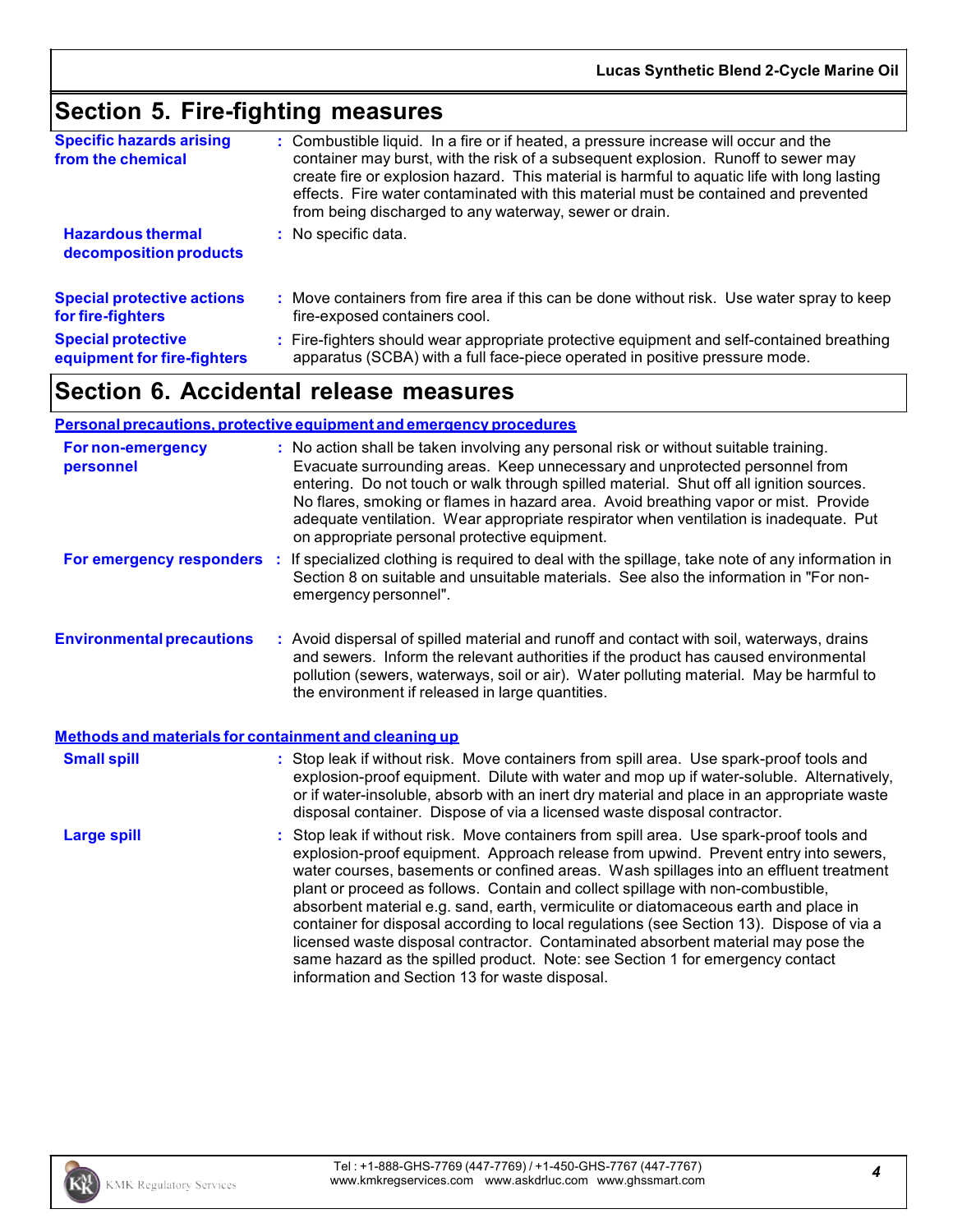### **Section 7. Handling and storage**

### **Precautions for safe handling**

| <b>Protective measures</b>                                                       | : Put on appropriate personal protective equipment (see Section 8). Do not swallow.<br>Avoid contact with eyes, skin and clothing. Avoid breathing vapor or mist. Avoid<br>release to the environment. Use only with adequate ventilation. Wear appropriate<br>respirator when ventilation is inadequate. Do not enter storage areas and confined<br>spaces unless adequately ventilated. Keep in the original container or an approved<br>alternative made from a compatible material, kept tightly closed when not in use. Store<br>and use away from heat, sparks, open flame or any other ignition source. Use<br>explosion-proof electrical (ventilating, lighting and material handling) equipment. Use<br>only non-sparking tools. Empty containers retain product residue and can be hazardous.<br>Do not reuse container. |  |
|----------------------------------------------------------------------------------|------------------------------------------------------------------------------------------------------------------------------------------------------------------------------------------------------------------------------------------------------------------------------------------------------------------------------------------------------------------------------------------------------------------------------------------------------------------------------------------------------------------------------------------------------------------------------------------------------------------------------------------------------------------------------------------------------------------------------------------------------------------------------------------------------------------------------------|--|
| <b>Advice on general</b><br>occupational hygiene                                 | : Eating, drinking and smoking should be prohibited in areas where this material is<br>handled, stored and processed. Workers should wash hands and face before eating,<br>drinking and smoking. See also Section 8 for additional information on hygiene<br>measures.                                                                                                                                                                                                                                                                                                                                                                                                                                                                                                                                                             |  |
| <b>Conditions for safe storage,</b><br>including any<br><b>incompatibilities</b> | : Store in accordance with local regulations. Store in a segregated and approved area.<br>Store in original container protected from direct sunlight in a dry, cool and well-ventilated<br>area, away from incompatible materials (see Section 10) and food and drink. Store<br>locked up. Eliminate all ignition sources. Separate from oxidizing materials. Keep<br>container tightly closed and sealed until ready for use. Containers that have been<br>opened must be carefully resealed and kept upright to prevent leakage. Do not store in<br>unlabeled containers. Use appropriate containment to avoid environmental<br>contamination.                                                                                                                                                                                   |  |

### **Section 8. Exposure controls/personal protection**

#### **Controlparameters**

#### **Occupational exposure limits**

| Ingredient name                               | <b>Exposure limits</b>                                                                                                                                                             |
|-----------------------------------------------|------------------------------------------------------------------------------------------------------------------------------------------------------------------------------------|
| Solvent naphtha (petroleum), medium aliphatic | OSHA PEL (United States, 6/2010).<br>TWA: 100 ppm 8 hours.<br>TWA: $400 \text{ mg/m}^3$ 8 hours.<br><b>Manufacturer (United States).</b><br>TWA: 100 ppm 8 hours. Form: All forms. |

| <b>Appropriate engineering</b><br>controls | : Use only with adequate ventilation. Use process enclosures, local exhaust ventilation or<br>other engineering controls to keep worker exposure to airborne contaminants below any<br>recommended or statutory limits. The engineering controls also need to keep gas,<br>vapor or dust concentrations below any lower explosive limits. Use explosion-proof                                     |
|--------------------------------------------|---------------------------------------------------------------------------------------------------------------------------------------------------------------------------------------------------------------------------------------------------------------------------------------------------------------------------------------------------------------------------------------------------|
|                                            | ventilation equipment.                                                                                                                                                                                                                                                                                                                                                                            |
| <b>Environmental exposure</b><br>controls  | : Emissions from ventilation or work process equipment should be checked to ensure<br>they comply with the requirements of environmental protection legislation.                                                                                                                                                                                                                                  |
| <b>Individual protection measures</b>      |                                                                                                                                                                                                                                                                                                                                                                                                   |
| <b>Hygiene measures</b>                    | : Wash hands, forearms and face thoroughly after handling chemical products, before<br>eating, smoking and using the lavatory and at the end of the working period.<br>Appropriate techniques should be used to remove potentially contaminated clothing.<br>Wash contaminated clothing before reusing. Ensure that eyewash stations and safety<br>showers are close to the workstation location. |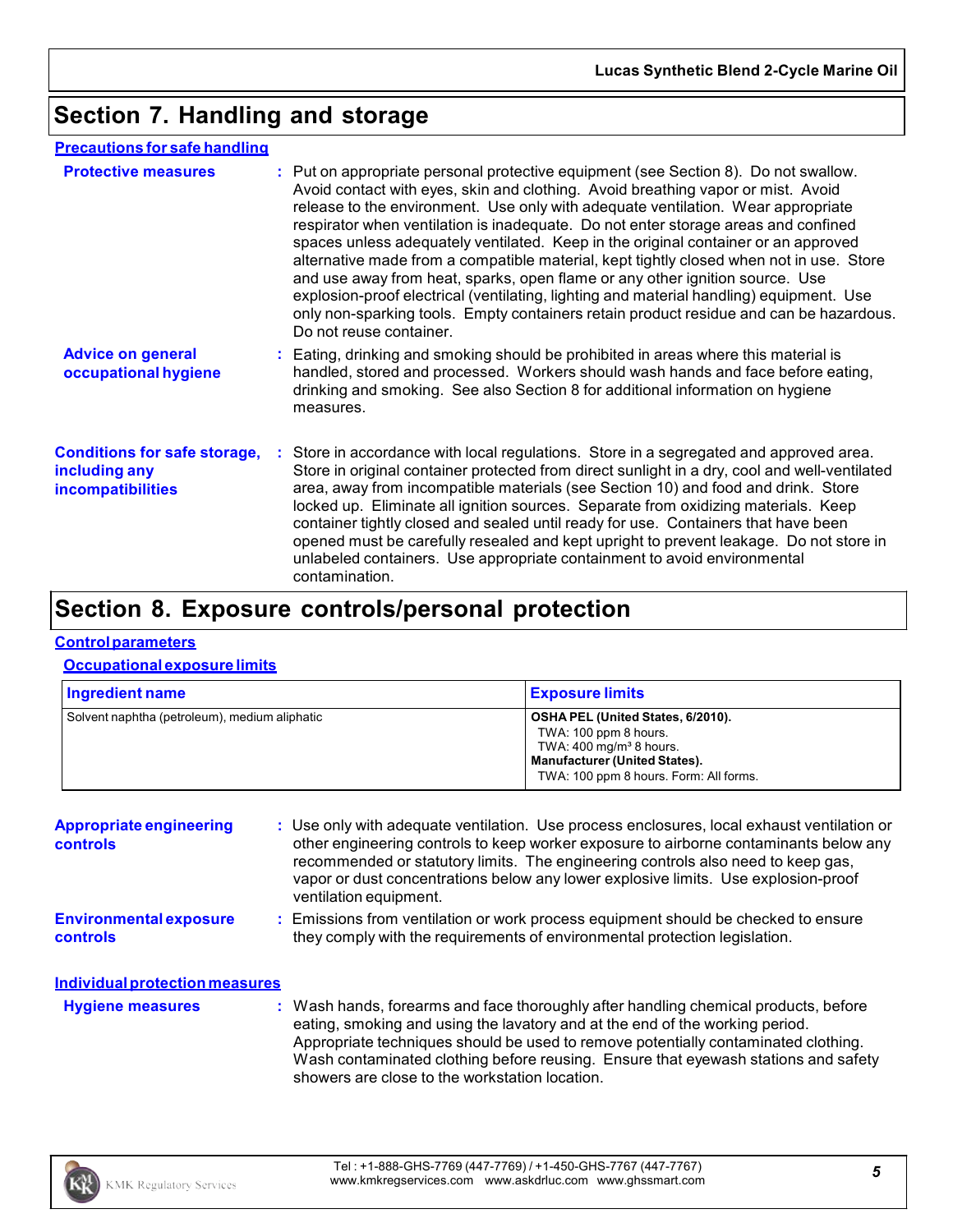## **Section 8. Exposure controls/personal protection**

| <b>Eye/face protection</b><br>: Safety eyewear complying with an approved standard should be used when a risk<br>assessment indicates this is necessary to avoid exposure to liquid splashes, mists,<br>gases or dusts. If contact is possible, the following protection should be worn, unless                                                                                                                                                                                                                                                                                                                                                  |  |
|--------------------------------------------------------------------------------------------------------------------------------------------------------------------------------------------------------------------------------------------------------------------------------------------------------------------------------------------------------------------------------------------------------------------------------------------------------------------------------------------------------------------------------------------------------------------------------------------------------------------------------------------------|--|
| the assessment indicates a higher degree of protection: chemical splash goggles.                                                                                                                                                                                                                                                                                                                                                                                                                                                                                                                                                                 |  |
| <b>Skin protection</b>                                                                                                                                                                                                                                                                                                                                                                                                                                                                                                                                                                                                                           |  |
| <b>Hand protection</b><br>: Chemical-resistant, impervious gloves complying with an approved standard should be<br>worn at all times when handling chemical products if a risk assessment indicates this is<br>necessary. Considering the parameters specified by the glove manufacturer, check<br>during use that the gloves are still retaining their protective properties. It should be<br>noted that the time to breakthrough for any glove material may be different for different<br>glove manufacturers. In the case of mixtures, consisting of several substances, the<br>protection time of the gloves cannot be accurately estimated. |  |
| <b>Body protection</b><br>: Personal protective equipment for the body should be selected based on the task being<br>performed and the risks involved and should be approved by a specialist before<br>handling this product.                                                                                                                                                                                                                                                                                                                                                                                                                    |  |
| <b>Other skin protection</b><br>: Appropriate footwear and any additional skin protection measures should be selected<br>based on the task being performed and the risks involved and should be approved by a<br>specialist before handling this product.                                                                                                                                                                                                                                                                                                                                                                                        |  |
| <b>Respiratory protection</b><br>: Use a properly fitted, air-purifying or supplied air respirator complying with an approved<br>standard if a risk assessment indicates this is necessary. Respirator selection must be<br>based on known or anticipated exposure levels, the hazards of the product and the safe<br>working limits of the selected respirator.                                                                                                                                                                                                                                                                                 |  |

## **Section 9. Physical and chemical properties**

#### **Appearance**

| . . <b>.</b>                                      |                                                                 |
|---------------------------------------------------|-----------------------------------------------------------------|
| <b>Physical state</b>                             | : Liquid. [Clear.]                                              |
| Color                                             | $:$ Blue-Green.                                                 |
| <b>Odor</b>                                       | : Petroleum solvent                                             |
| <b>Odor threshold</b>                             | $\cdot$ Not available.                                          |
| pH                                                | Not available.                                                  |
| <b>Melting point</b>                              | : Not available.                                                |
| <b>Boiling point</b>                              | : 191.11 to 211.11 °C (376 to 412 °F)                           |
| <b>Flash point</b>                                | : Closed cup: $75^{\circ}$ C (167 $^{\circ}$ F)                 |
| <b>Evaporation rate</b>                           | : Not available.                                                |
| <b>Flammability (solid, gas)</b>                  | : Not available.                                                |
| Lower and upper explosive<br>(flammable) limits   | : Not available.                                                |
| <b>Vapor pressure</b>                             | : Not available.                                                |
| <b>Vapor density</b>                              | : Not available.                                                |
| <b>Relative density</b>                           | : 0.8633                                                        |
| <b>Solubility</b>                                 | : Negligible at $25^{\circ}$ C                                  |
| <b>Partition coefficient: n-</b><br>octanol/water | : Not available.                                                |
| <b>Auto-ignition temperature</b>                  | : Not available.                                                |
| <b>Decomposition temperature</b>                  | : Not available.                                                |
| <b>Viscosity</b>                                  | : Kinematic (100°C (212°F)): 0.075 cm <sup>2</sup> /s (7.5 cSt) |
|                                                   |                                                                 |

Tel : +1-888-GHS-7769 (447-7769) / +1-450-GHS-7767 (447-7767) Tel: +1-888-GHS-7769 (447-7769*) /* +1-450-GHS-7767 (447-7767)<br>www.kmkregservices.com www.askdrluc.com www.ghssmart.com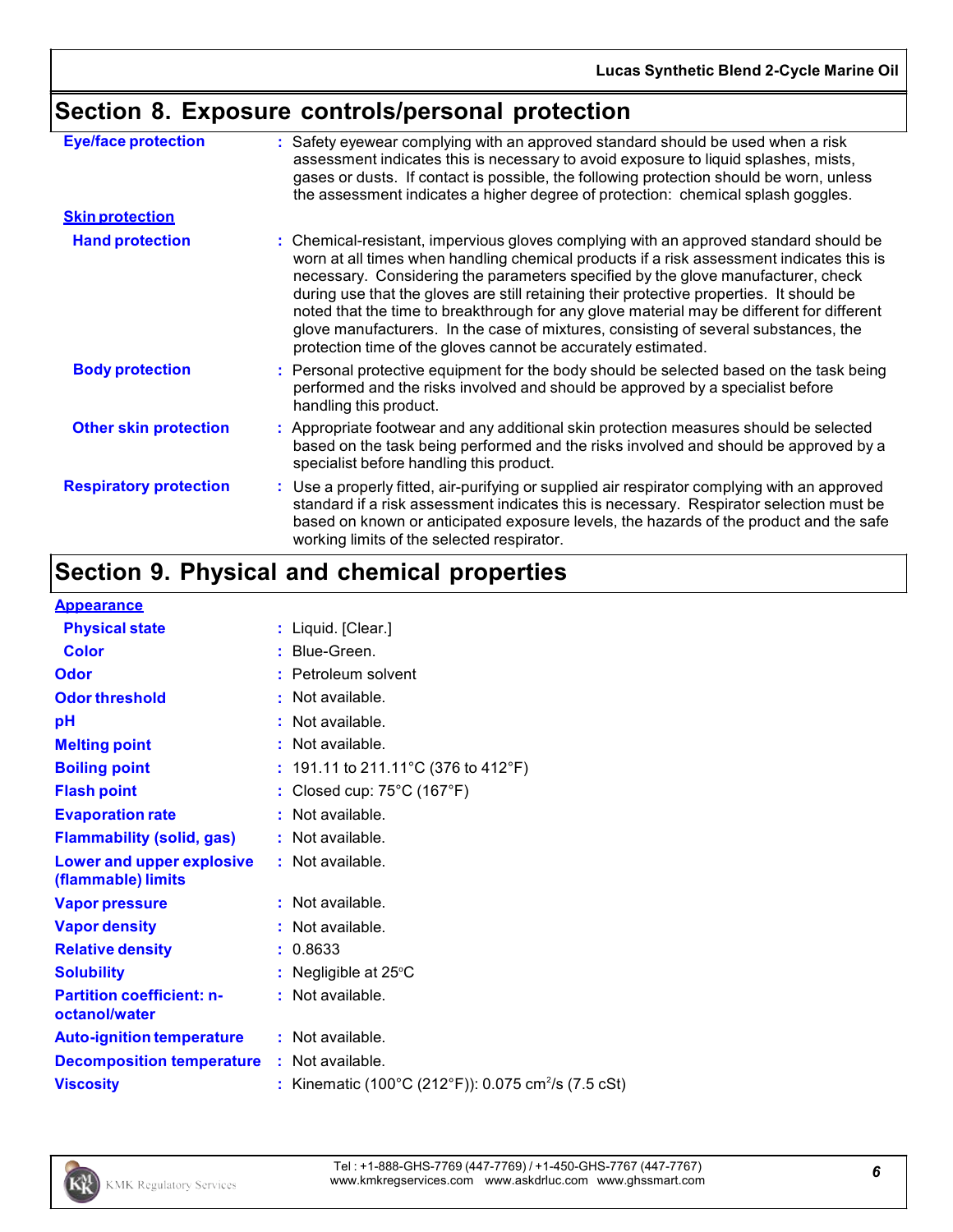### **Section 10. Stability and reactivity**

| <b>Reactivity</b>                                   | : No specific test data related to reactivity available for this product or its ingredients.                                                                                 |
|-----------------------------------------------------|------------------------------------------------------------------------------------------------------------------------------------------------------------------------------|
| <b>Chemical stability</b>                           | : The product is stable.                                                                                                                                                     |
| <b>Possibility of hazardous</b><br><b>reactions</b> | : Under normal conditions of storage and use, hazardous reactions will not occur.                                                                                            |
| <b>Conditions to avoid</b>                          | : Avoid all possible sources of ignition (spark or flame). Do not pressurize, cut, weld,<br>braze, solder, drill, grind or expose containers to heat or sources of ignition. |
| <b>Incompatible materials</b>                       | : Reactive or incompatible with the following materials: oxidizing materials.                                                                                                |
| <b>Hazardous decomposition</b><br>products          | : Under normal conditions of storage and use, hazardous decomposition products should<br>not be produced.                                                                    |

### **Section 11. Toxicological information**

#### **Information on toxicological effects**

#### **Acute toxicity**

| <b>Product/ingredient name</b>                     | <b>Result</b>            | <b>Species</b> | <b>Dose</b>                | <b>Exposure</b> |
|----------------------------------------------------|--------------------------|----------------|----------------------------|-----------------|
| Solvent naphtha (petroleum),<br>I medium aliphatic | LC50 Inhalation Gas.     | Rat            | >5500 ppm                  | 4 hours         |
|                                                    | LD50 Dermal<br>LD50 Oral | Rabbit<br>Rat  | >3000 mg/kg<br>>5000 mg/kg |                 |

#### **Irritation/Corrosion**

There is no data available.

#### **Sensitization**

There is no data available.

#### **Carcinogenicity**

There is no data available.

#### **Specific target organ toxicity (single exposure)**

| <b>Name</b>                                   | <b>Category</b> | <b>Route of</b><br><b>exposure</b> | <b>Target organs</b>         |
|-----------------------------------------------|-----------------|------------------------------------|------------------------------|
| Solvent naphtha (petroleum), medium aliphatic | Category 3      | Not applicable.                    | Respiratory tract irritation |

#### **Specific target organ toxicity (repeated exposure)**

There is no data available.

#### **Aspiration hazard**

| <b>Name</b>                                   | <b>Result</b>                         |
|-----------------------------------------------|---------------------------------------|
| Solvent naphtha (petroleum), medium aliphatic | <b>ASPIRATION HAZARD - Category 1</b> |

#### **Information on the likely routes of exposure**

**:** Dermal contact. Eye contact. Inhalation. Ingestion.

### **Potential acute health effects**

- **Eye contact :** Causes serious eye irritation.
- 
- 
- **Inhalation :** May cause respiratory irritation.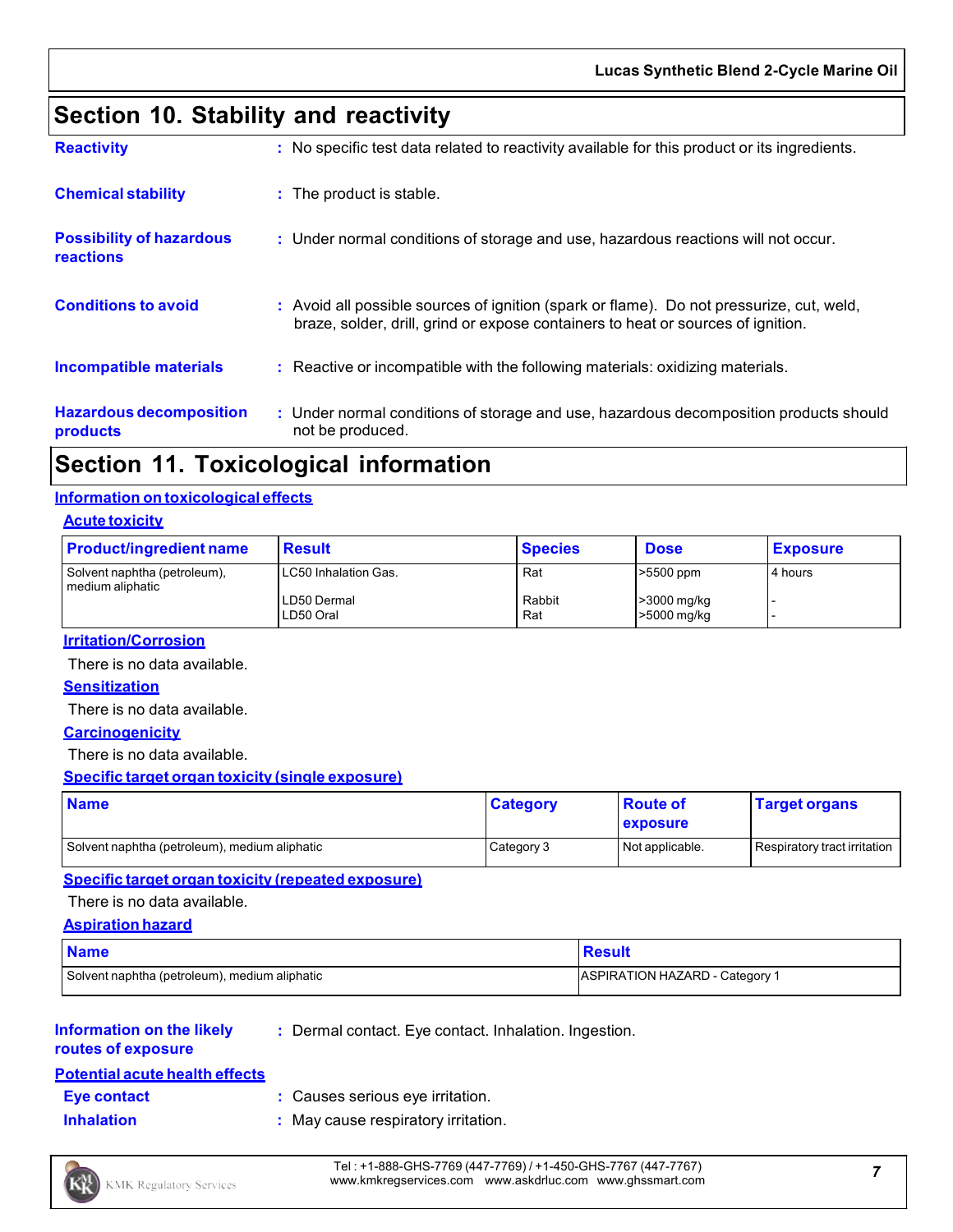### **Section 11. Toxicological information**

- **Skin contact :** Causes skin irritation.
- **Ingestion 1998 <b>:** May be fatal if swallowed and enters airways. Irritating to mouth, throat and stomach.

#### **Symptoms related to the physical, chemical and toxicological characteristics**

| Eye contact         | : Adverse symptoms may include the following:<br>pain or irritation<br>watering<br>redness |
|---------------------|--------------------------------------------------------------------------------------------|
| <b>Inhalation</b>   | : Adverse symptoms may include the following:<br>respiratory tract irritation<br>coughing  |
| <b>Skin contact</b> | : Adverse symptoms may include the following:<br>irritation<br>redness                     |
| <b>Ingestion</b>    | : Adverse symptoms may include the following:<br>nausea or vomiting                        |

#### **Delayed and immediate effects and also chronic effects from short and long term exposure**

| <b>Short term exposure</b>              |                                                     |
|-----------------------------------------|-----------------------------------------------------|
| <b>Potential immediate</b><br>effects   | : No known significant effects or critical hazards. |
| <b>Potential delayed effects</b>        | : No known significant effects or critical hazards. |
| Long term exposure                      |                                                     |
| <b>Potential immediate</b><br>effects   | : No known significant effects or critical hazards. |
| <b>Potential delayed effects</b>        | : No known significant effects or critical hazards. |
| <b>Potential chronic health effects</b> |                                                     |
| General                                 | : No known significant effects or critical hazards. |
| <b>Carcinogenicity</b>                  | : No known significant effects or critical hazards. |
| <b>Mutagenicity</b>                     | : No known significant effects or critical hazards. |
| <b>Teratogenicity</b>                   | : No known significant effects or critical hazards. |
| <b>Developmental effects</b>            | : No known significant effects or critical hazards. |
| <b>Fertility effects</b>                | : No known significant effects or critical hazards. |

#### **Numerical measures of toxicity**

#### **Acute toxicity estimates**

There is no data available.

### **Section 12. Ecological information**

#### **Toxicity**

There is no data available.

#### **Persistence and degradability**

There is no data available.

#### **Bioaccumulative potential**



Tel : +1-888-GHS-7769 (447-7769) / +1-450-GHS-7767 (447-7767) www.kmkregservices.com www.askdrluc.com www.ghssmart.com *<sup>8</sup>*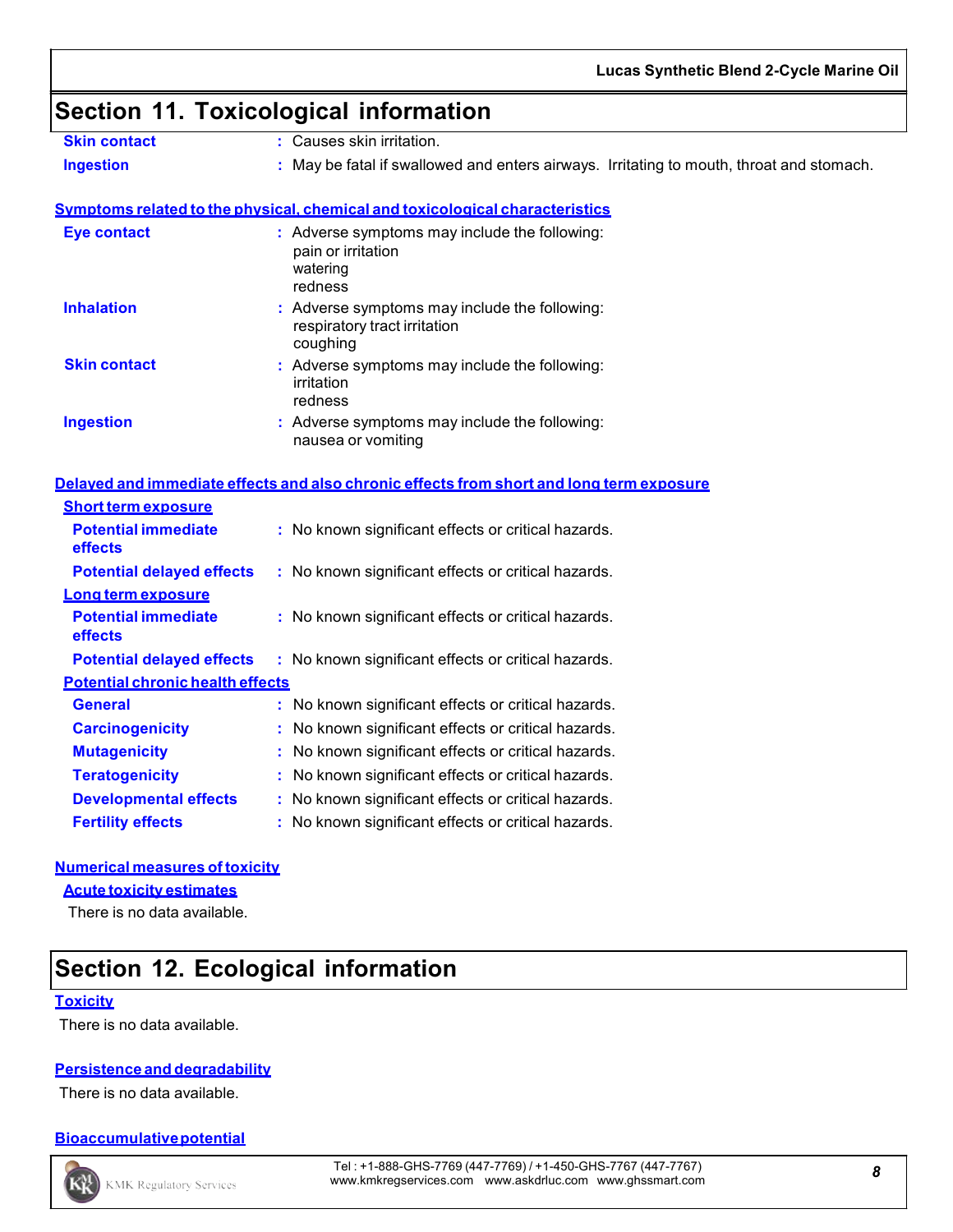### **Section 12. Ecological information**

There is no data available.

| <b>Soil/water partition</b>    | $\therefore$ There is no data available. |  |
|--------------------------------|------------------------------------------|--|
| coefficient (K <sub>oc</sub> ) |                                          |  |

#### **Other adverse effects** : No known significant effects or critical hazards.

### **Section 13. Disposal considerations**

| <b>Disposal methods</b> | : The generation of waste should be avoided or minimized wherever possible. Disposal<br>of this product, solutions and any by-products should comply with the requirements of<br>environmental protection and waste disposal legislation and any regional local authority<br>requirements. Dispose of surplus and non-recyclable products via a licensed waste<br>disposal contractor. Waste should not be disposed of untreated to the sewer unless<br>fully compliant with the requirements of all authorities with jurisdiction. Waste<br>packaging should be recycled. Incineration or landfill should only be considered when<br>recycling is not feasible. This material and its container must be disposed of in a safe<br>way. Care should be taken when handling empty containers that have not been cleaned<br>or rinsed out. Empty containers or liners may retain some product residues. Vapor<br>from product residues may create a highly flammable or explosive atmosphere inside<br>the container. Do not cut, weld or grind used containers unless they have been cleaned<br>thoroughly internally. Avoid dispersal of spilled material and runoff and contact with soil, |
|-------------------------|--------------------------------------------------------------------------------------------------------------------------------------------------------------------------------------------------------------------------------------------------------------------------------------------------------------------------------------------------------------------------------------------------------------------------------------------------------------------------------------------------------------------------------------------------------------------------------------------------------------------------------------------------------------------------------------------------------------------------------------------------------------------------------------------------------------------------------------------------------------------------------------------------------------------------------------------------------------------------------------------------------------------------------------------------------------------------------------------------------------------------------------------------------------------------------------------|
|                         | waterways, drains and sewers.                                                                                                                                                                                                                                                                                                                                                                                                                                                                                                                                                                                                                                                                                                                                                                                                                                                                                                                                                                                                                                                                                                                                                              |

### **Section 14. Transport information**

|                                         | <b>DOT Classification</b>                                                                                                                                                                                                              | <b>IMDG</b>    | <b>IATA</b>    |
|-----------------------------------------|----------------------------------------------------------------------------------------------------------------------------------------------------------------------------------------------------------------------------------------|----------------|----------------|
| <b>UN number</b>                        | NA1993                                                                                                                                                                                                                                 | Not regulated. | Not regulated. |
| <b>UN proper</b><br>shipping name       | COMBUSTIBLE LIQUID, N.O.S.                                                                                                                                                                                                             |                |                |
| <b>Transport</b><br>hazard class(es)    | 3                                                                                                                                                                                                                                      |                |                |
| <b>Packing group</b>                    | $\mathbf{III}$                                                                                                                                                                                                                         |                |                |
| <b>Environmental</b><br>hazards         | No.                                                                                                                                                                                                                                    | No.            | No.            |
| <b>Additional</b><br><b>information</b> | This product may be re-classified as<br>"Combustible Liquid," unless transported<br>by vessel or aircraft. Non-bulk packages<br>(less than or equal to 119 gal) of<br>combustible liquids are not regulated as<br>hazardous materials. |                |                |

#### **AERG :** 128

**Special precautions for user : Transport within user's premises:** always transport in closed containers that are upright and secure. Ensure that persons transporting the product know what to do in the event of an accident or spillage.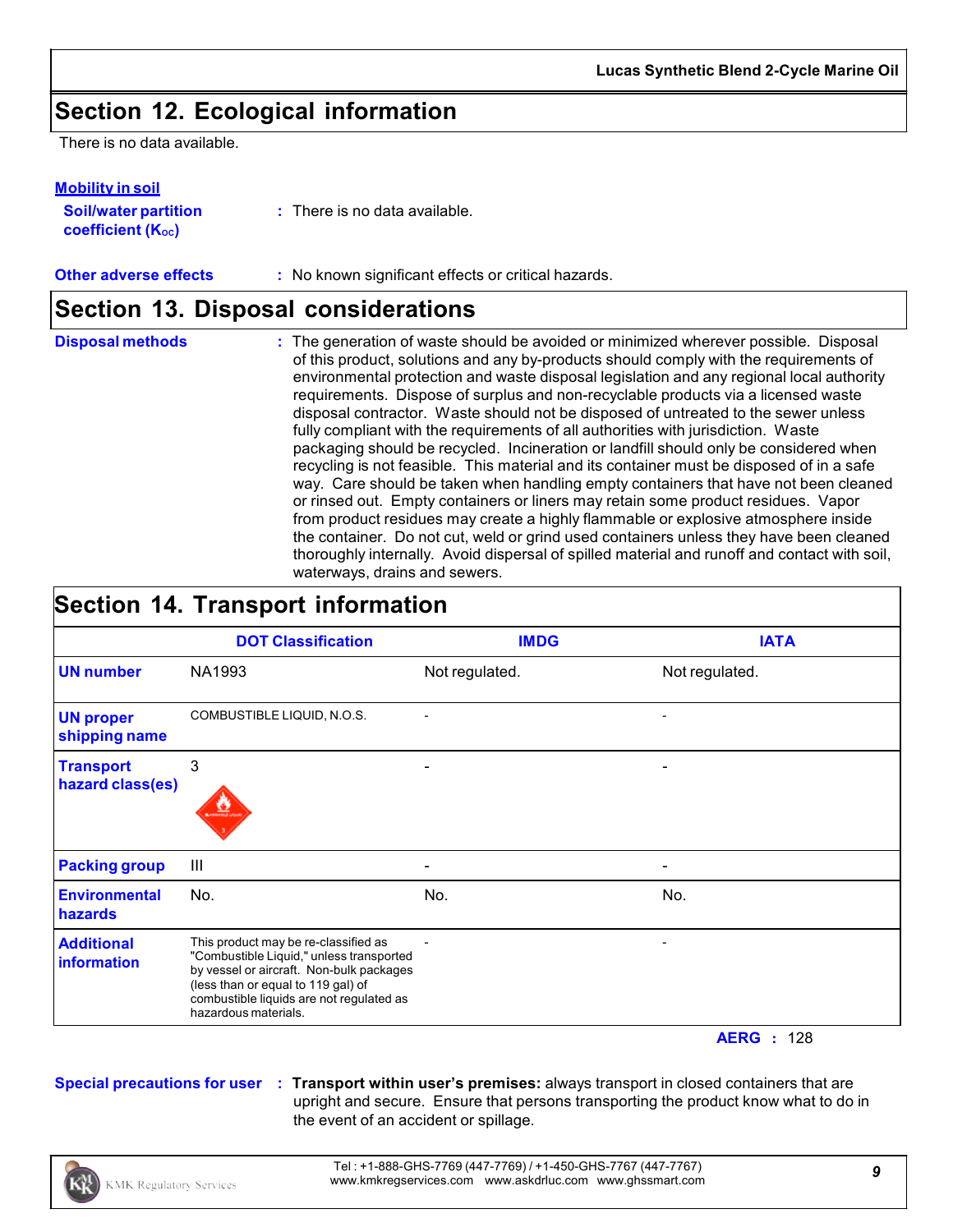### **Section 14. Transport information**

**Transport in bulk according to Annex II of MARPOL 73/78 and the IBC Code :** Not available.

### **Section 15. Regulatory information**

| <b>U.S. Federal regulations</b>                                                   | : TSCA 8(a) CDR Exempt/Partial exemption: All components are listed or exempted.<br>United States inventory (TSCA 8b): All components are listed or exempted. |             |               |                 |                  |                |
|-----------------------------------------------------------------------------------|---------------------------------------------------------------------------------------------------------------------------------------------------------------|-------------|---------------|-----------------|------------------|----------------|
| <b>Clean Air Act Section 112</b><br>(b) Hazardous Air<br><b>Pollutants (HAPS)</b> | : Not listed                                                                                                                                                  |             |               |                 |                  |                |
| <b>Clean Air Act Section 602</b><br><b>Class I Substances</b>                     | : Not listed                                                                                                                                                  |             |               |                 |                  |                |
| <b>Clean Air Act Section 602</b><br><b>Class II Substances</b>                    | : Not listed                                                                                                                                                  |             |               |                 |                  |                |
| <b>DEA List I Chemicals</b><br>(Precursor Chemicals)                              | : Not listed                                                                                                                                                  |             |               |                 |                  |                |
| <b>DEA List II Chemicals</b><br><b>(Essential Chemicals)</b>                      | : Not listed                                                                                                                                                  |             |               |                 |                  |                |
| <b>SARA 302/304</b>                                                               |                                                                                                                                                               |             |               |                 |                  |                |
| <b>Composition/information on ingredients</b>                                     |                                                                                                                                                               |             |               |                 |                  |                |
| No products were found.                                                           |                                                                                                                                                               |             |               |                 |                  |                |
| <b>SARA 304 RQ</b>                                                                | : Not applicable.                                                                                                                                             |             |               |                 |                  |                |
| <b>SARA 311/312</b>                                                               |                                                                                                                                                               |             |               |                 |                  |                |
| <b>Classification</b>                                                             | $:$ Fire hazard<br>Immediate (acute) health hazard                                                                                                            |             |               |                 |                  |                |
| <b>Composition/information on ingredients</b>                                     |                                                                                                                                                               |             |               |                 |                  |                |
| <b>Name</b>                                                                       | $\frac{Q}{2}$                                                                                                                                                 | <b>Fire</b> | <b>Sudden</b> | <b>Reactive</b> | <b>Immediate</b> | <b>Delaved</b> |

| <b>Name</b>                                   | $\frac{9}{6}$ | <b>Fire</b> | <b>Sudden</b><br>hazard release of<br><b>pressure</b> | <b>Reactive</b> | Immediate<br>(acute)<br>health<br><b>hazard</b> | <b>Delaved</b><br>(chronic)<br>health<br>hazard |
|-----------------------------------------------|---------------|-------------|-------------------------------------------------------|-----------------|-------------------------------------------------|-------------------------------------------------|
| Solvent naphtha (petroleum), medium aliphatic | $10 - 30$     | Yes.        | No.                                                   | No.             | Yes.                                            | No.                                             |

#### **State regulations**

**Massachusetts :** None of the components are listed.

**New York :** None of the components are listed.

**New Jersey <b>State State in State 1**: The following components are listed: Distillates (petroleum), hydrotreated heavy paraffinic

### **Pennsylvania :** None of the components are listed.

**California Prop. 65**

No products were found.